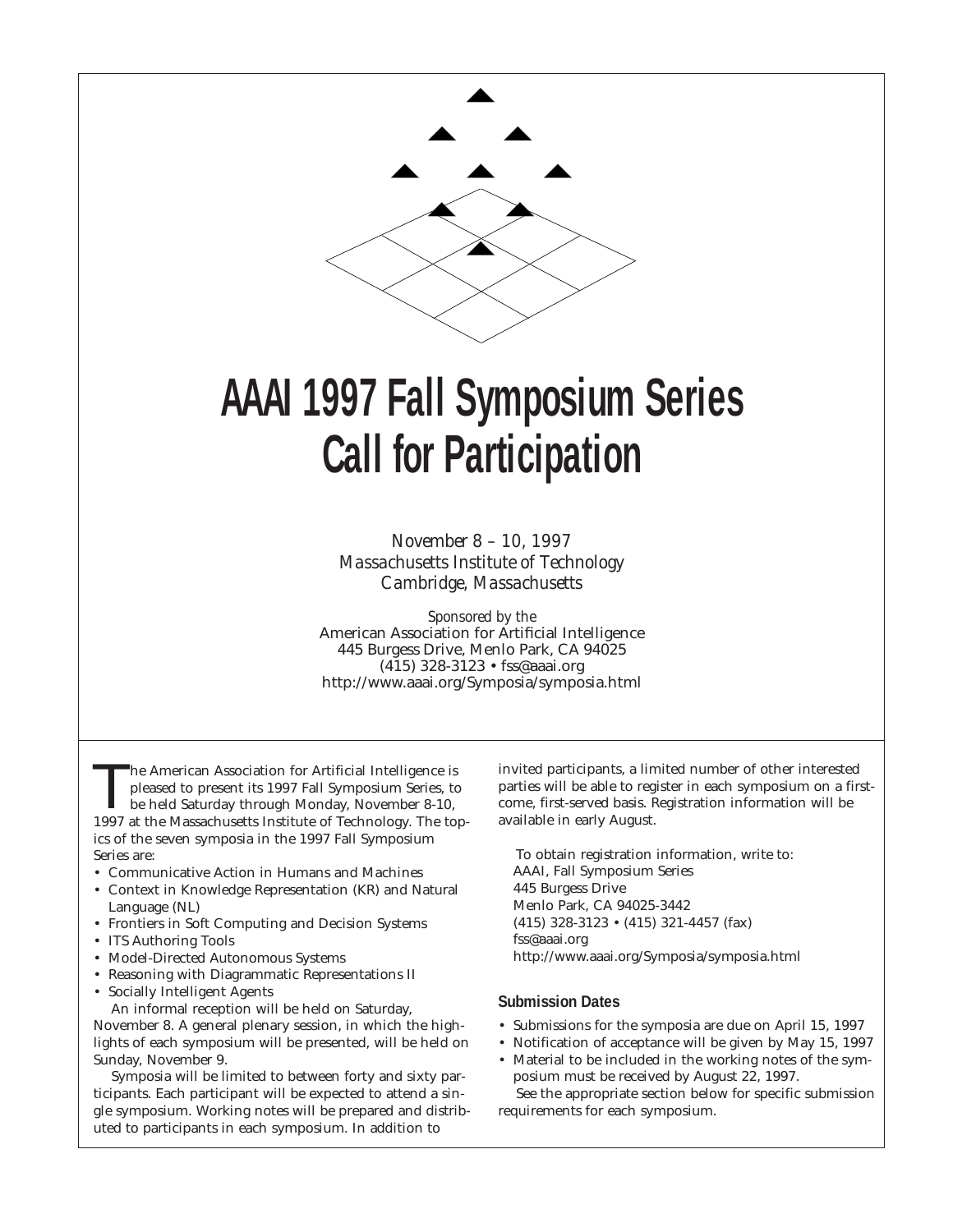

# **Communicative Action in Humans and Machines**

Since at least the 1950s when Austin told us how we do things with words, it has been recognized that language performance can be fruitfully viewed as action. There has subsequently been a range of work rea-Ince at least the 1950s when Austin told us how we do things with words, it has been recognized that language performance can be fruitfully viewed as soning about the action involved in the spoken language communication process (speech acts), using both formal and empirical methods. Views of communication as action have also been influential in reasoning about machine communication in multiprocessor or distributed systems. Moreover, many human-computer interactions have also been described as actions similar to Austin and Searle's speech acts. In recent years there has been an increased emphasis on theories of action covering other aspects of the communication process, including other modalities than speech and other aspects of dialogue than the illocutionary acts associated with the utterance of sentences. There has also been much subsequent work in philosophy, logic, linguistics, and AI on the nature of actions, which can help shed light on communicative action. We seek to bring together researchers from a variety of perspectives on action in communication, to discuss these issues, including the current state of the art and assess prospects for synergy and future applications.

- The symposium will focus on the following themes: • Theories of action and agency to support representing and reasoning about communicative action.
- Theories of communicative action including other modalities than speech, and nontraditional levels of action.
- Empirical investigation of communicative action.
- Use of communicative action in applications.
- Relations between the communicative action of differing types of communicators (humans, machines, and mixtures of the two).
- Relations between communicative action and other kinds of physical and mental action (e.g., reasoning and learning).

### **Submission Information**

Potential participants should submit each of the following:

- Name, physical and electronic addresses, also fax number and WWW URL if available. If several people working together (e.g. collaborating authors) wish to attend, each should submit separately, but should also name the others in the group.
- Either an extended abstract of a research paper to be presented at the symposium, or a brief statement describing why you wish to attend and how you believe that you can contribute to the symposium (describe your own related work and/or specific ques-

tions and issues that you feel should be addressed in the symposium). Abstracts should be no more than 10 (12pt) pages (exclusive of references) in plain text or postscript format.

• (optional) Bibliography entries to related papers (preferably in html and/or bibtex format), and links to URLs related to the theme of the symposium. These will be made publicly accessible via the symposium WWW page: http://www.cs.umd.edu/users/traum/CA/ Please send your submissions via e-mail to traum@cs.umd.edu

### **Organizing Committee**

David Traum (chair), University of Maryland; Phil Cohen, Oregon Graduate Institute (pcohen@cse.ogi.edu); Mark Maybury, Mitre Corporation (maybury@linus.mitre.org); Johanna Moore, University of Pittsburgh (jmoore@cs.pitt.edu); David Sadek, France Telecom (sadek@lannion.cnet.fr); Candace Sidner, Lotus Development Corp. (Candy\_Sidner/CAM/Lotus.LOTUS @crd.lotus.com).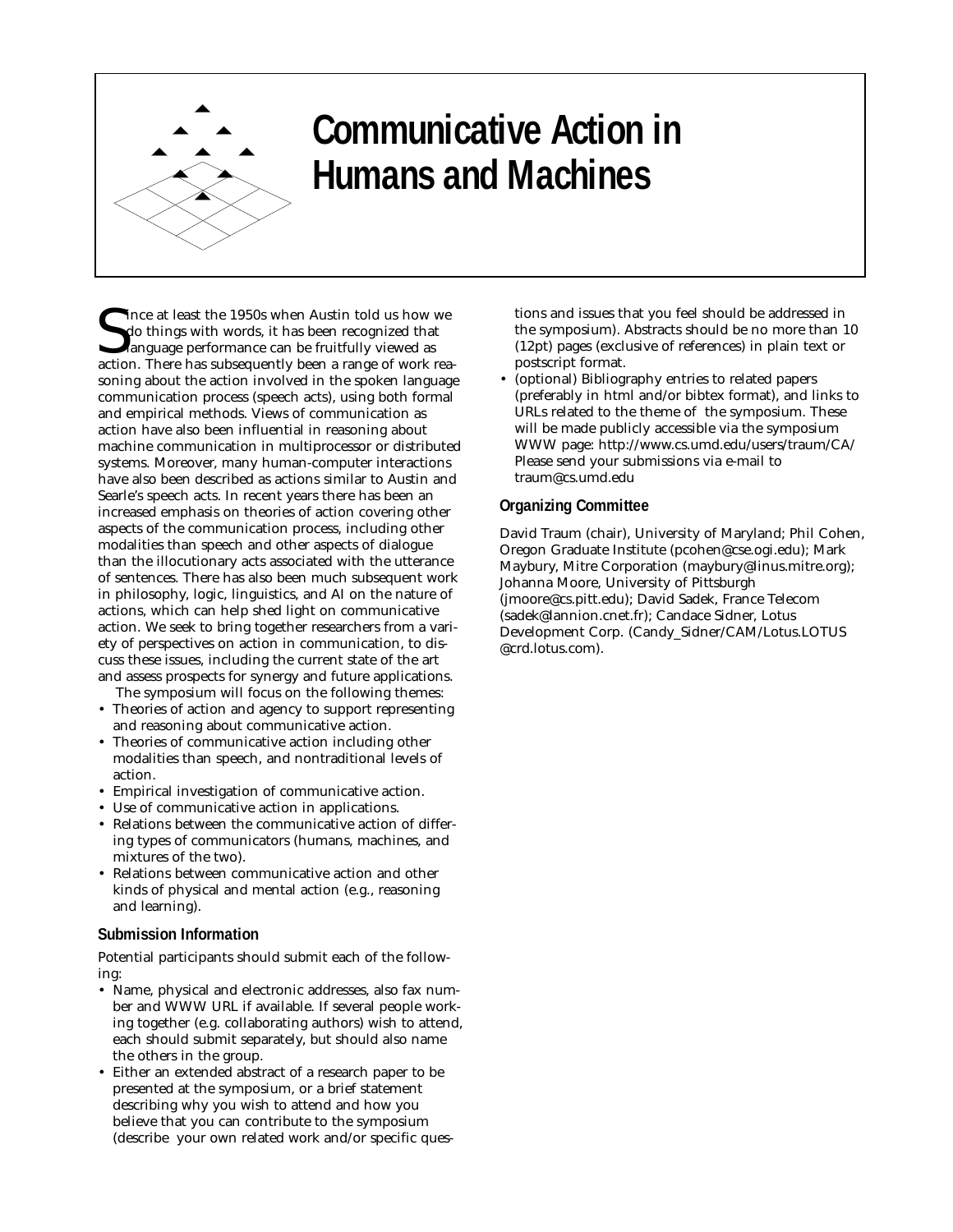

# **Context in Knowledge Representation and Natural Language**

ontext plays a crucial role in human knowledge representation, reasoning, natural language processing, and perception. Thus, computer systems which act "intelligently" need the ability to represent, utilize and reason about contexts.

Within the AI community, high hopes were set for ways in which context could help reasoning systems. A number of projects aimed at incorporating the notion of context into intelligent KR and NL computer systems were initiated. However, this task turned out to be more difficult than originally anticipated. The accepted view now seems to be that a better understanding of the phenomenon of context and its general mathematical and computational properties are needed before such systems can fully cash in on the "magic of context."

Making progress in this direction will require an interdisciplinary collaboration. Other academic disciplines, such as linguistics, philosophy and anthropology, have also studied various aspects of the context phenomena. However, their theories usually lie embedded in the analysis of specific linguistic constructions, so applying them in AI systems is a research challenge in and of itself.

This symposium aims at bringing together researchers in AI, linguistics, philosophy, cognitive science, and other related fields who are interested in theoretical and practical aspects of context.

Some technical issues of interest are:

- What are some roles of context in KR and NL systems, particularly in the process of reasoning? We are primarily interested in formal, computable theories addressing the roles of context.
- Is it possible to decrease the computational complexity of a formal system by the means of introducing context?
- What is context?
- Is context an inherent characteristic of natural language that ultimately decides the formal power of natural language?
- How can we represent relations between contexts? How can a computer system automatically infer the relation between some given set of contexts?
- Is decontextualization possible/necessary?
- How can information obtained in one context be utilized in another, possibly unanticipated, context?
- Which aspects of context or which contexts result in refined, more general, and different interpretations of natural language?
- Do the existing theories of context in KR offer insights or solutions into the context dependency of natural language?
- Do natural language theories which involve context

offer solutions to the problems which have motivated the development of theories of context in KR?

• Which aspects of context can be handled in a real-life application such as managing a large knowledge base or processing large volumes of text?

This list is not exhaustive and papers on any topic concerning context in KR or NL are welcome.

*Participants:* This is a double-size, about 80-100 participant symposium.

#### **Submission Information**

Hard copy submissions should be no longer than 12 pages in a 12 point font. Please send 6 hard copies of your paper to:

Context Fall Symposium

American Association for Artificial Intelligence 445 Burgess Drive Menlo Park, CA 94025-3442 *Additionally*: Please place the postscript version of your paper in the "~pub/iwanska/context" directory via the anonymous ftp at: ftp.cs.wayne.edu.

### **Organizing Committee**

Sasa Buvac (cochair), Stanford University (buvac@cs.stanford.edu); Lucja Iwanska (cochair), Wayne State University (lucja@cs.wayne.edu); Kees van Deemter, Philips Electronics (deemter@natlab.research.philips. com); Fausto Giunchiglia, IRST & Universitá di Trento (fausto@irst.itc.it); R.V. Guha, Apple Computers, Inc. (guha@taurus.apple.com); Pat Hayes, University of Illinois (phayes@picayune.coginst.uwf.edu); Graeme Hirst, University of Toronto (gh@cs.toronto.edu); John McCarthy, Stanford University (jmc@cs.stanford.edu); Stuart Shapiro, SUNY Buffalo (shapiro@cs.buffalo.edu); Rich Thomason, University of Pittsburgh (thomason@isp. pitt.edu); Wlodek Zadrozny, IBM TJ Watson Research Center (wlodz@watson.ibm.com).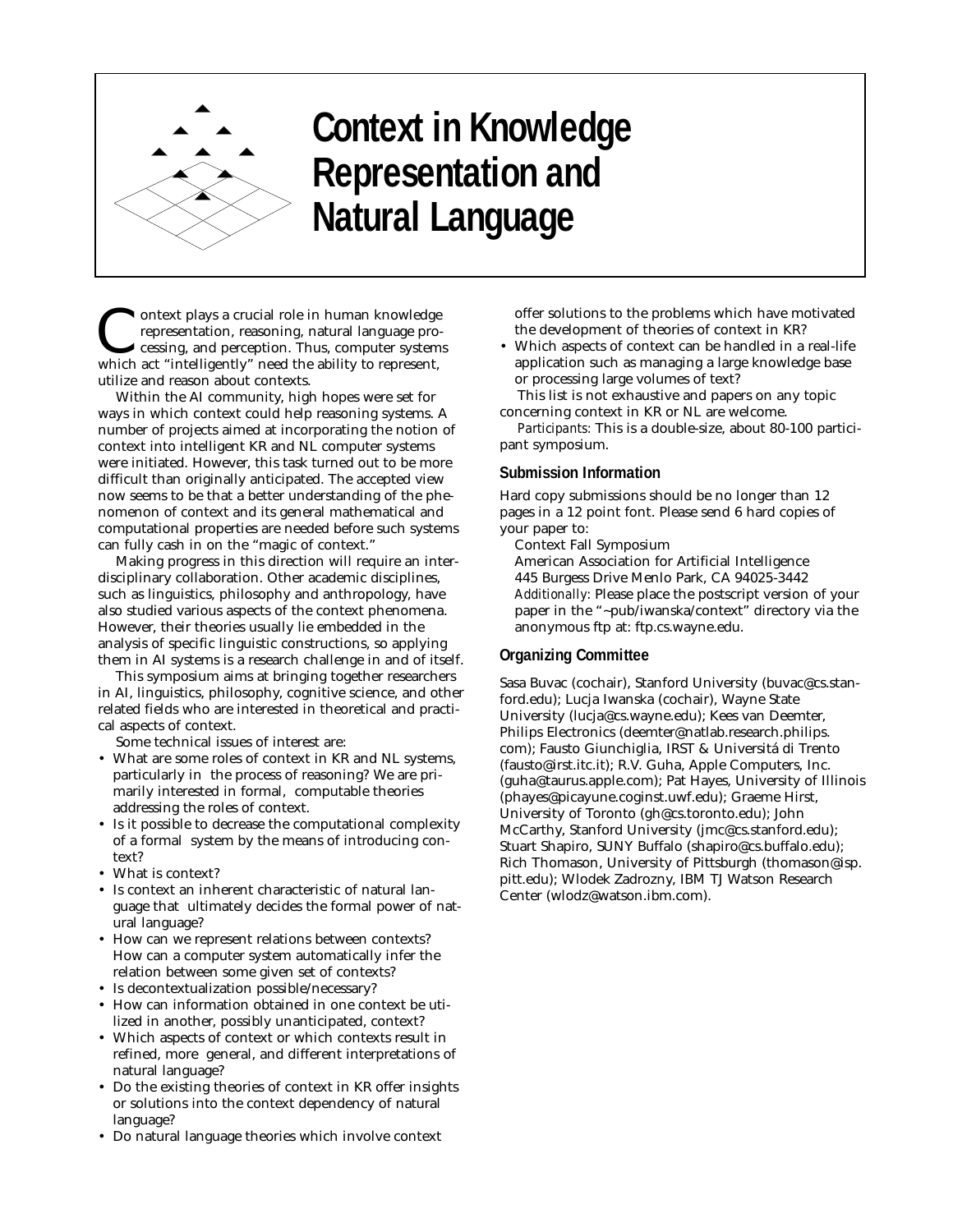

# **Frontiers in Soft Computing and Decision Systems**

n important direction for soft computing is its application to decision analysis and decision systems. While fuzzy logic has a proven and vital role in control systems, applications of soft computing to management decision making may be equally significant. An important next step is to discuss real problems in decision analysis that are faced by organizations today and identify the best roles for soft computing.

Topics may include, but are not limited to, the following:

- The need for methods and tools to deal with high levels of complexity, organization and manipulation of information, and the limitations in the application of formal methods
- Strengths and limitations of methods such as expert systems and other intelligent technologies
- Integration and interface of humans as components of decision systems
- The nature and specific challenges in application areas such as financial planning and project management
- Challenges in decision systems such as incorporation of learning, dynamic knowledge bases, integration of multiple methods, and affordable tools that are effective for complex systems
- Prospects for application of emerging concepts such as granularization and computing with words.

This symposium will be a mixture of lectures, small group work, and roundtable discussions. Researchers and developers from industry, business, and government are invited to participate as well as those in fuzzy and traditional AI areas. Participants who might help find ways to transfer successful techniques in fuzzy control systems and engineering to applications in management decision making are encouraged to attend. The results from the working groups and the contributed papers will be published and could form a road map for future work at the frontiers of soft computing and decision analysis.

## **Submission Information**

Paper submissions should not exceed ten single-spaced pages. Those wishing to attend without contributing a paper should submit a 1-2 page statement of background and interest. Submissions and questions should be directed to

Larry Medsker

Department of Computer Science and Information Systems American University Washington, DC 20016-8116 (202) 885-3306 medsker@american.edu Further information can be found at www.cas.american.edu/~medsker/fss97.html.

### **Organizing Committee**

Larry Medsker (chair); Ron Yager, Iona College (yager@Panix.com); Lotfi Zadeh, University of California, Berkeley (zadeh@cs.berkeley.edu); Maria Zemankova, National Science Foundation (mzemanko@nsf.gov); Hans Zimmermann, RWTH Aachen (zi@buggi.or.rwthaachen.de).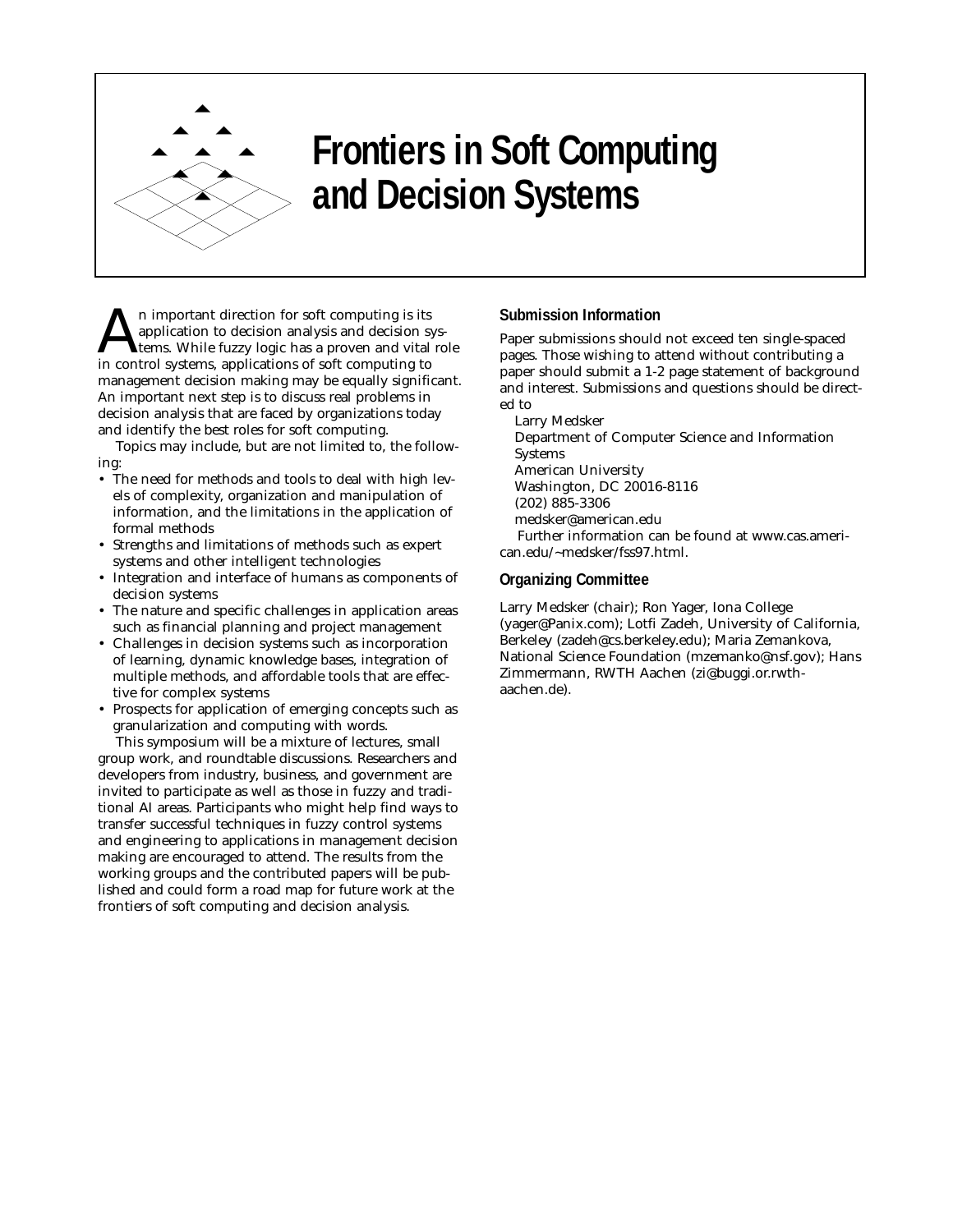

# **ITS Authoring Tools**

The attempt to create "smart" computer tutors by<br>
combining artificial intelligence and computer-<br>
based training resulted in the field called intelligent<br>
tutoring systems (ITSs). ITSs are typically senarated into combining artificial intelligence and computertutoring systems (ITSs). ITSs are typically separated into four interconnecting parts: the user interface, expert model, student model, and instructional module. Not only do ITSs use this paradigm, but the authoring tools designed to help construct such systems generally have followed suit. However, when the computer coding is complete for an ITS, there is often much overlap between the four components. There may be other ways to approach the design and development of ITS authoring tools.

Commercial authoring tools for computer-based training such as Authorware and IconAuthor have been available for almost a decade. In the last few years there have been a number of authoring tools developed specifically for ITSs, although they are not yet available commercially. This symposium proposes to bring together researchers in authoring tools for ITSs to compare existing authoring tools and their approaches and methods for capturing and representing expert knowledge, student modeling, and instructional strategies.

The first day of the symposium will be an exercise where each of a few representative ITS authoring tools will show the development of a very simple tutor (such as tutoring how to find the area of a triangle or use a cellular phone). Each tool will be used to develop a tutor for the same domain so that each tool's strengths and weaknesses can be brought out and compared. The second day of the symposium will be a series of short talks on each tool's approach to expert knowledge acquisition and representation, student modeling, and instructional strategies. The end of the second day will be a discussion of the similarities and differences among the tools (a chart or grid of characteristics could be developed). The final day will be a brainstorming session where we will consider other possible paradigms for ITS authoring tools by addressing what works and what doesn't work about the current ITS authoring tools.

## **Submission Information**

Attendees to this symposium should have some expertise or experience in the authoring of intelligent tutoring systems or computer-based instruction. Potential participants are invited to submit a paper from 2 to 20 pages on the authoring of computer-based tutoring systems, especially existing ITS authoring tools. The paper can be a system description, the development methodology of an ITS, or a write-up of experience with authoring ITSs and/or ITS authoring tools. Selected submissions will be asked to demonstrate their authoring tools.

All submissions should be in electronic form, either a Word document or ASCII text, and sent to

carol@meitx.com or on a 3 1/2 inch floppy to: Carol Redfield

Mei Technology Corporation

8930 Fourwinds Dr. #450

San Antonio, TX 78239.

The papers should start with the title and authors names and contact information.

### **Organizing Committee**

Carol Luckhardt Redfield (chair), Mei Technology Corporation; Benjamin Bell, Columbia University (benjamin\_bell@columbia.edu); Henry Halff, Mei Technology Corporation (henry@meitx.com); Allen Munro, USC Behavioral Technology Laboratories (munro@usc.edu); Tom Murray, University of Massachusetts (tmurray@cs.umass.edu).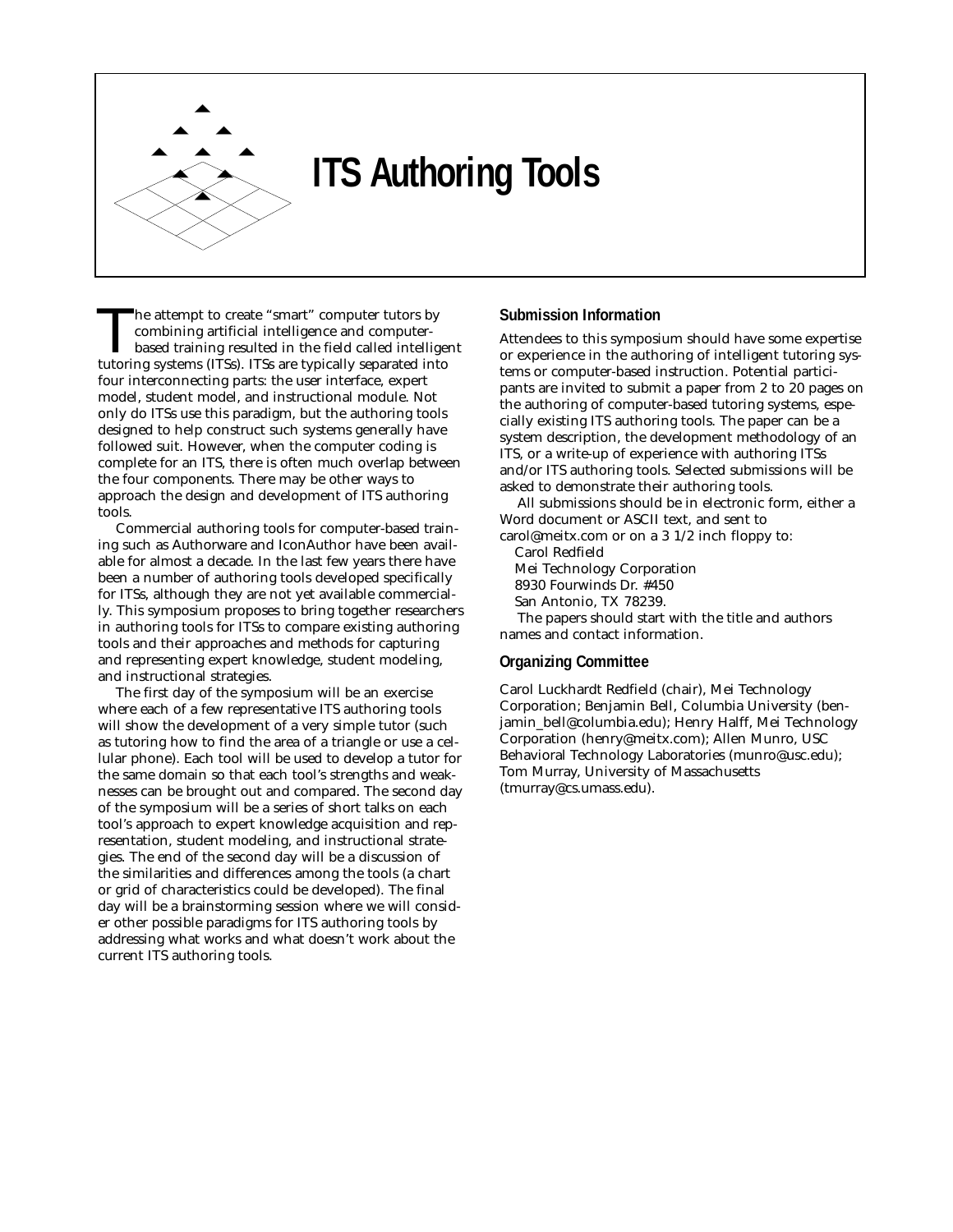

# **Model-Directed Autonomous Systems**

The information gathering capabilities of the internet and smaller networked computational systems are offering new testbeds for embedded autonomous agents, from networked building energy systems and reconfigurable traffic systems to autonomous space probes, that provide a driving force for profound social and economic change. Physically these agents involve a large distributed array of simple sensors, actuators and processors. Functionally their attention is directed inward toward maintaining their internal structure, although like traditional robots they may also attend to exploring and manipulating their external environment. Controlling such systems is made difficult by the need to reason through a complex set of system-wide interactions, the one of a kind nature of the testbeds, the harshness of their environment, and the need to coordinate a broad range of discrete, continuous, and software behaviors.

These difficulties are being addressed by a new family of agent architectures, called model-directed autonomous systems, that use a compositional, declarative model to achieve the desired functions. Given the wide range of behaviors exhibited by such systems, these autonomous agents need a rich modeling language and diverse reasoning methods that go well beyond those offered by any single AI sub-discipline. This requires modeling formalisms for state change and interaction that unify features of Markov processes, qualitative state diagrams, concurrent transition systems, plan operators, phase spaces, configuration spaces, belief nets, qualitative algebras and differential equations. The goal of this symposium is to bring together a diverse set of researchers in order to explore the concept of model-directed autonomous systems, from fundamental AI insights to significant applications.

Topics include:

- Model-directed state identification and goal tracking
- Self-modeling and active experimentation
- Model-directed reactive and projective planning
- Combining procedural and model-directed executives
- Decomposition of distributed autonomous systems
- Hybrid discrete/continuous systems
- Modeling languages
- Model acquisition, verification and testing

#### **Submission Information**

Potential participants should submit a short paper (up to 5-8 pages) describing work in progress, completed work, positions, comparisons, testbeds, tutorials, discussion topics or potential panels. Other interested participants should submit a one to two page description of their work or interest in this area (including a short list of related publications) or specific questions and issues that they feel should be addressed. Papers should be submitted electronically via anonymous ftp to icftp.arc.nasa.gov/pub/incoming/aaai97-fs/, and should be in ascii or PostScript. Submissions must include title, author's name(s), affiliation, mailing address, e-mail address, phone and fax numbers. Invited participants will be asked to submit PostScript versions of their papers. Further information will be posted on a WWW home page for this symposium at:

http://www.ic.arc.nasa.gov/ic/workshops/aaai97-fs.html.

#### **Organizing Committee**

B. Williams (cochair), NASA Ames Research Center, (williams@ptolemy.arc.nasa.gov); P. Nayak (cochair), NASA Ames Research Center, (nayak@ptolemy.arc. nasa.gov); L. Kaelbling, Brown University (lpk@cs.brown.edu); R. Simmons, Carnegie Mellon University (reids@cs.cmu.edu); F. Zhao, Ohio State University (fz@cis.ohio-state.edu).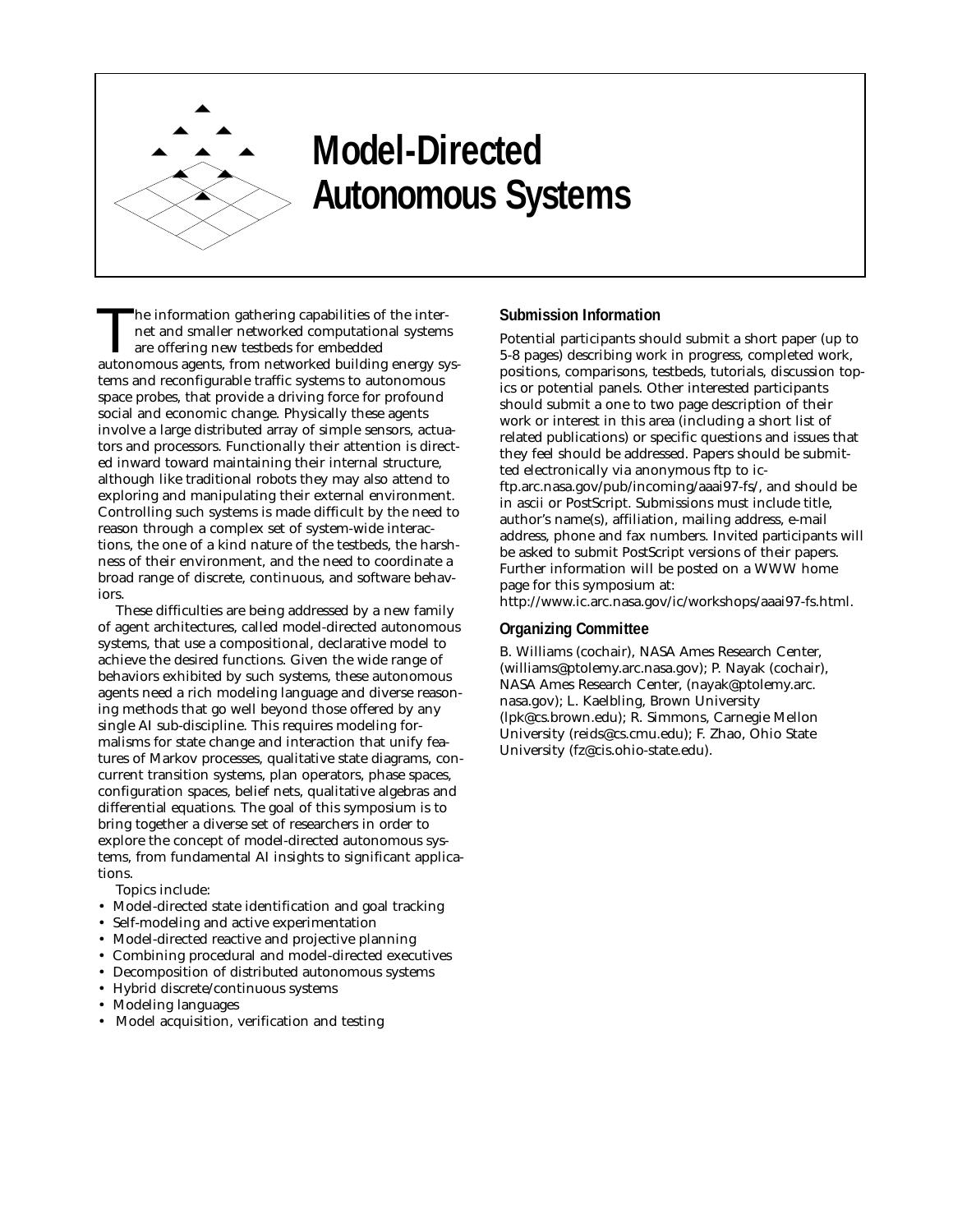

# **Reasoning with Diagrammatic Representations II**

iagrammatic representations and reasoning (DR) are pervasive in many human endeavors. Understanding and modeling the facility that human beings have in DR could be of great benefit, for instance, in terms of computational efficiency through explicit representation, improved human-machine interfacing, and the development of an artificially intelligent agent that interacts with its environment as fluently as a naturally intelligent agent now does.

We define diagrammatic representations as those that analogically model the semantics of a problem domain and diagrammatic reasoning as the process by which we make inferences from such representations. We believe the following broad issues are central to DR:

- Cognitive theories of imagery and imaginal reasoning
- Formal theories of DR
- Computational models of DR
- Synergy between cognitive theories, formal theories, and computational models of DR
- Application of DR in AI, logic, human-machine interfacing, visual languages, information visualization, etc. The explosion of graphical and visual information has

made research in DR of paramount importance. The prevalence of graphical user interfaces, the burgeoning of visual languages, the rapid growth of geographic and molecular structure databases, and the massive graphical content of the World Wide Web exemplify the urgency of this research. This symposium, a sequel to the 1992 AAAI Symposium on Reasoning with Diagrammatic Representations, is in response to that urgency. Its intent is to consolidate research efforts since the original and provide a forum in which to disseminate recent results and initiate new research.

#### **Submission Information**

Potential participants are requested to submit either a full technical paper (not exceeding 5000 words), or a brief statement of interest (not exceeding 1000 words), preferably as an ASCII or PostScript file. Authors of accepted papers may be asked to prepare oral presentations. Others may be invited to comment on presented work or to serve on a panel. We would also like to organize panel discussions on fundamental issues/questions about DR. We invite position papers that state one or more issues/questions and take a stand on them supported by cogent arguments. Accepted papers of this kind will become the focus of panels. Submit electronically, saving files under authors first initial and last name, by anonymous ftp to morpheus.hartford.edu (cd to DRII). In lieu of electronic submission, hardcopy submissions (3 copies) should be sent to:

Michael Anderson, chair Reasoning with Diagrammatic Representations II Computer Science Department University of Hartford 200 Bloomfield Avenue West Hartford, CT 06117 Phone:(860)768-4516, Fax:(860)768-5244 Email: anderson@morpheus.hartford.edu

All submissions should be accompanied by an email message to the chair specifying paper title, author(s) name(s), date sent, and file name (when appropriate). Acknowledgment will be sent upon receipt of the submission. Further information regarding the symposium can be found at http://morpheus.hartford.edu/DRII.

#### **Organizing Committee**

Michael Anderson (chair), University of Hartford; Gerard Allwein, Indiana University (gtall@phil.indiana.edu); B. Chandrasekaran, The Ohio State University (chandra@ cis.ohio-state.edu); Janice Glasgow, Queen's University (janice@qucis.queensu.ca); Vinod Goel, York University (vgoel@yorku.ca); Mary Hegarty, University of California at Santa Barbara (hegarty@condor.psych.ucsb.edu); Yumi Iwasaki, Stanford University (iwasaki@sumex-aim.stanford.edu); N. Hari Narayanan, Auburn University (narayan@eng.auburn.edu); Patrick Olivier, University of Wales (plo@aber.ac.uk); Sun-Joo Shin, University of Notre Dame (sun-joo.shin.3@nd.edu).